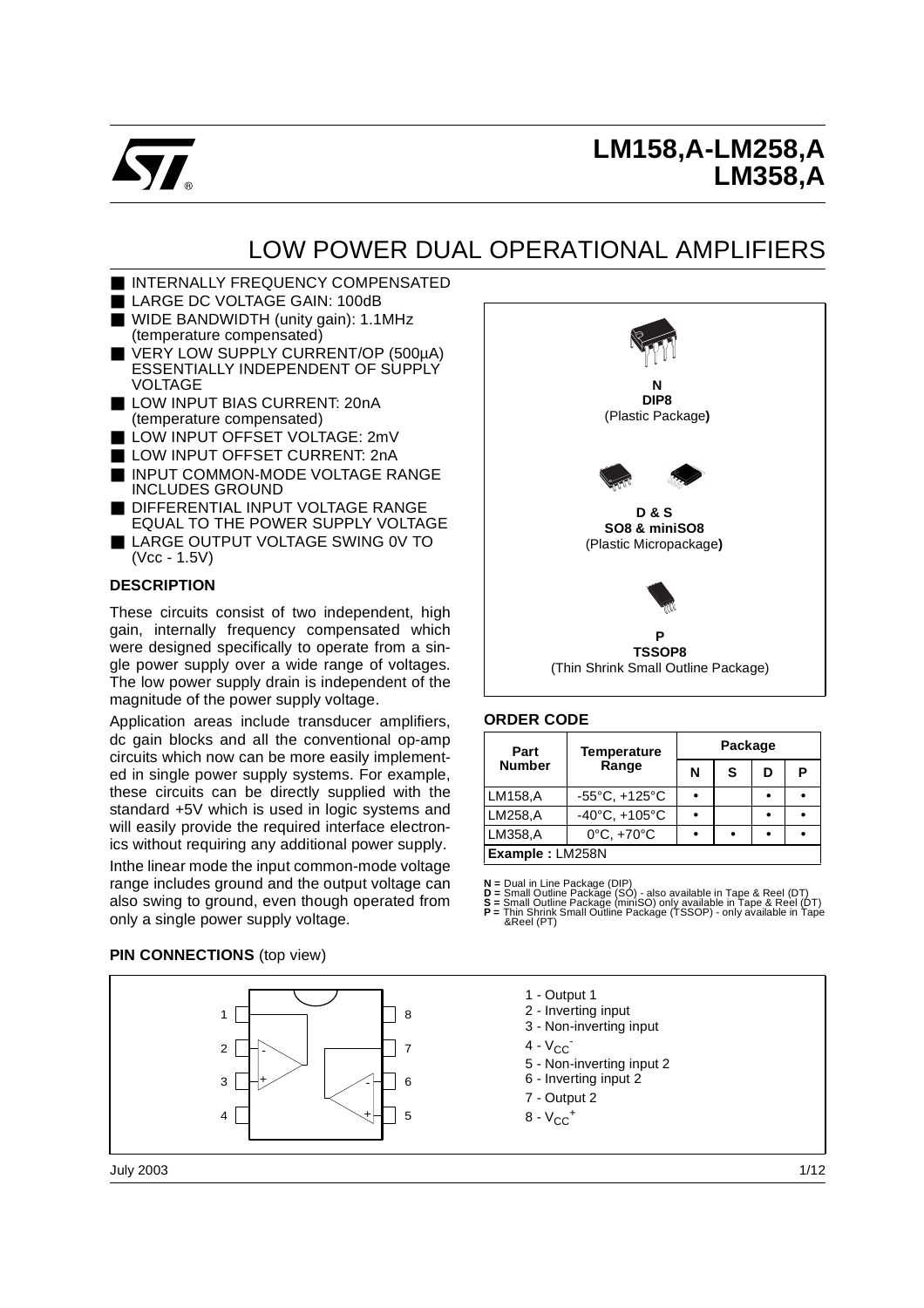#### **SCHEMATIC DIAGRAM** (1/2 LM158)



#### **ABSOLUTE MAXIMUM RATINGS**

| Symbol            | <b>Parameter</b>                            | <b>LM158,A</b>  | <b>LM258, A</b> | <b>LM358,A</b> | Unit   |
|-------------------|---------------------------------------------|-----------------|-----------------|----------------|--------|
| $V_{\rm CC}$      | Supply voltage                              |                 | $+/-16$ or 32   |                | V      |
| $V_i$             | Input Voltage                               |                 | $-0.3$ to $+32$ |                | $\vee$ |
| $V_{\text{id}}$   | Differential Input Voltage                  |                 | V               |                |        |
| $P_{\text{tot}}$  | Power Dissipation <sup>1)</sup>             |                 | mW              |                |        |
|                   | Output Short-circuit Duration <sup>2)</sup> |                 |                 |                |        |
| l <sub>in</sub>   | Input Current <sup>3)</sup>                 |                 | mA              |                |        |
| <sup>l</sup> oper | Opearting Free-air Temperature Range        | $-55$ to $+125$ | $-40$ to $+105$ | 0 to $+70$     | °C     |
| $T_{\text{stg}}$  | Storage Temperature Range                   |                 | °C              |                |        |

1. Power dissipation must be considered to ensure maximum junction temperature (Tj) is not exceeded.

2. Short-circuits from the output to V<sub>CC</sub> can cause excessive heating if V<sub>CC</sub> > 15V. The maximum output current is approximately 40mA independent<br>of the magnitude of V<sub>CC</sub>. Destructive dissipation can result from simulta

3. This input current only exists when the voltage at any of the input leads is driven negative. It is due to the collector-base junction of the input PNP<br>transistor becoming forward biased and thereby acting as input diod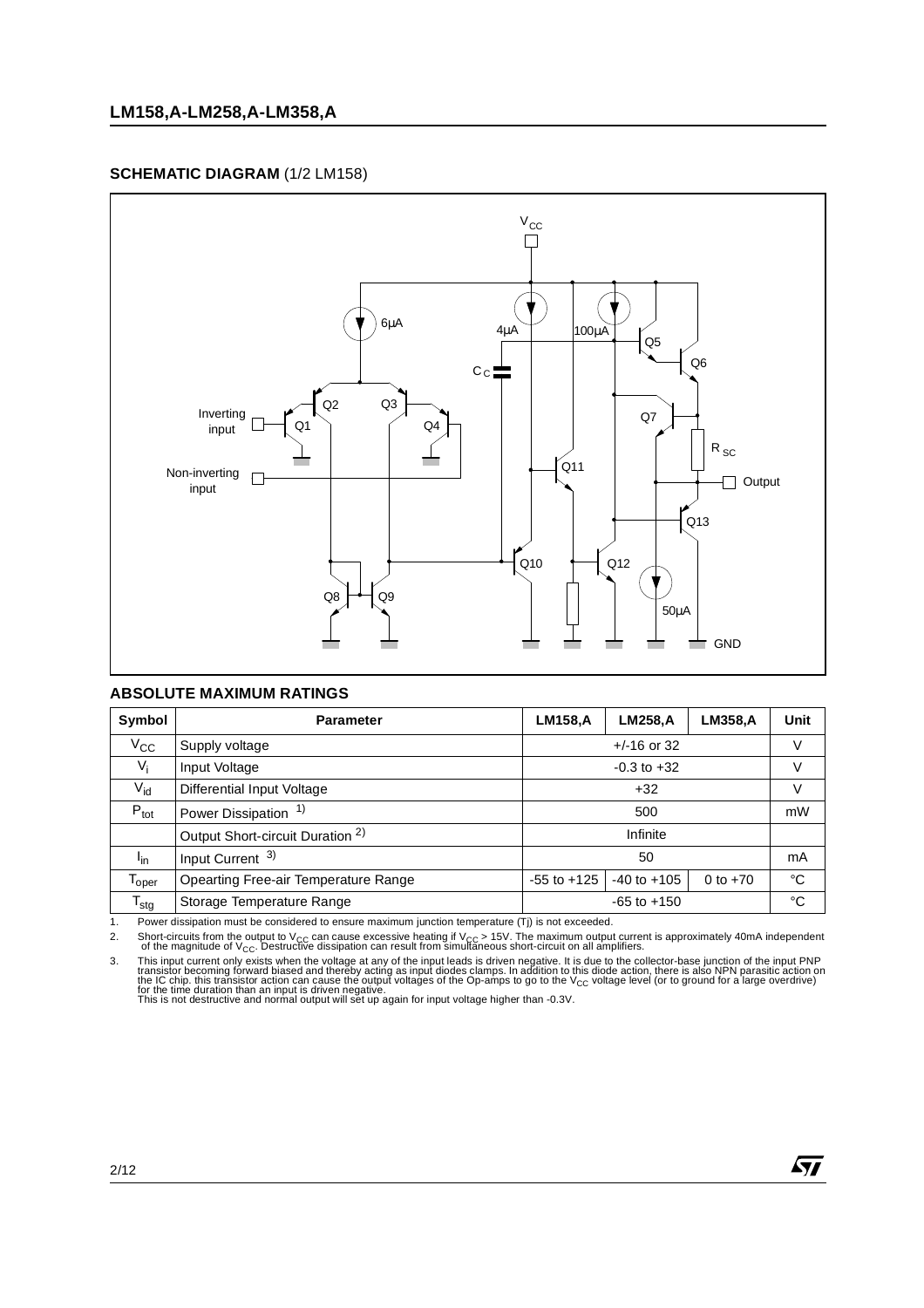#### **ELECTRICAL CHARACTERISTICS**

 $V_{CC}^+$  = +5V,  $V_{CC}$  = Ground,  $V_0$  = 1.4V,  $T_{amb}$  = +25°C (unless otherwise specified)

| Symbol              | <b>Parameter</b>                                                                                                                                                        |            | <b>LM158A-LM258A</b><br><b>LM358A</b> |                                                        |                | LM158-LM258<br><b>LM358</b> |                                                        |          |
|---------------------|-------------------------------------------------------------------------------------------------------------------------------------------------------------------------|------------|---------------------------------------|--------------------------------------------------------|----------------|-----------------------------|--------------------------------------------------------|----------|
|                     |                                                                                                                                                                         | Min.       | Typ.                                  | Max.                                                   | Min.           | Typ.                        | Max.                                                   |          |
| $V_{i0}$            | Input Offset Voltage - note 1)<br>$T_{amb} = +25$ °C<br>LM158, LM258<br><b>LM158A</b><br>$T_{min} \leq T_{amb} \leq T_{max}$<br>LM158, LM258                            |            | $\mathbf{1}$                          | 3<br>2<br>4                                            |                | $\overline{2}$              | 7<br>5<br>9<br>$\overline{7}$                          | mV       |
| $I_{io}$            | <b>Input Offset Current</b><br>$T_{amb}$ = +25°C<br>$T_{min} \leq T_{amb} \leq T_{max}$                                                                                 |            | $\overline{2}$                        | 10<br>30                                               |                | $\overline{2}$              | 30<br>40                                               | nA       |
| $I_{ib}$            | Input Bias Current - note <sup>2)</sup><br>$T_{amb}$ = +25°C<br>$T_{min} \leq T_{amb} \leq T_{max}$                                                                     |            | 20                                    | 50<br>100                                              |                | 20                          | 150<br>200                                             | nA       |
| $A_{vd}$            | Large Signal Voltage Gain<br>$V_{CC}$ = +15V, R <sub>L</sub> = 2k $\Omega$ , V <sub>o</sub> = 1.4V to 11.4V<br>$T_{amb}$ = +25°C<br>$T_{min} \leq T_{amb} \leq T_{max}$ | 50<br>25   | 100                                   |                                                        | 50<br>25       | 100                         |                                                        | V/mV     |
| <b>SVR</b>          | Supply Voltage Rejection Ratio ( $R_s \le 10k\Omega$ )<br>$V_{CC}$ <sup>+</sup> = 5V to 30V<br>$T_{amb}$ = +25°C<br>$T_{min} \leq T_{amb} \leq T_{max}$                 | 65<br>65   | 100                                   |                                                        | 65<br>65       | 100                         |                                                        | dB       |
| $I_{\rm CC}$        | Supply Current, all Amp, no load<br>$V_{CC}$ = +5V<br>$T_{min} \leq T_{amb} \leq T_{max}$<br>$V_{\rm CC} = +30V$<br>$T_{min} \leq T_{amb} \leq T_{max}$                 |            | 0.7                                   | 1.2<br>1                                               |                | 0.7                         | 1.2<br>$\overline{2}$                                  | mA       |
| $V_{icm}$           | Input Common Mode Voltage Range<br>$V_{\text{CC}} = +30V$ - note <sup>3)</sup><br>$T_{amb}$ = +25°C<br>$T_{min} \leq T_{amb} \leq T_{max}$                              | 0<br>0     |                                       | $V_{CC}$ <sup>+</sup> -1.5<br>$V_{CC}$ <sup>+</sup> -2 | 0<br>0         |                             | $V_{CC}$ <sup>+</sup> -1.5<br>$V_{CC}$ <sup>+</sup> -2 | V        |
| <b>CMR</b>          | Common Mode Rejection Ratio ( $R_s \le 10k\Omega$ )<br>$T_{amb}$ = +25°C<br>$T_{min} \leq T_{amb} \leq T_{max}$                                                         | 70<br>60   | 85                                    |                                                        | 70<br>60       | 85                          |                                                        | dB       |
| <sup>I</sup> source | <b>Output Current Source</b><br>$V_{CC}$ = +15V, $V_0$ = +2V, $V_{id}$ = +1V                                                                                            | 20         | 40                                    | 60                                                     | 20             | 40                          | 60                                                     | mA       |
| $I_{\textsf{sink}}$ | Output Sink Current ( $V_{id} = -1V$ )<br>$V_{CC}$ = +15V, $V_0$ = +2V<br>$V_{CC}$ = +15V, $V_0$ = +0.2V                                                                | $10$<br>12 | 20<br>50                              |                                                        | $10$<br>12     | 20<br>50                    |                                                        | mA<br>μA |
| VOPP                | Output Voltage Swing ( $R_L = 2k\Omega$ )<br>$T_{amb} = +25^{\circ}C$<br>$T_{min} \leq T_{amb} \leq T_{max}$                                                            | 0<br>0     |                                       | $V_{CC}$ <sup>+</sup> -1.5<br>$V_{CC}$ <sup>+</sup> -2 | $\pmb{0}$<br>0 |                             | $V_{CC}$ <sup>+</sup> -1.5<br>$V_{CC}$ <sup>+</sup> -2 |          |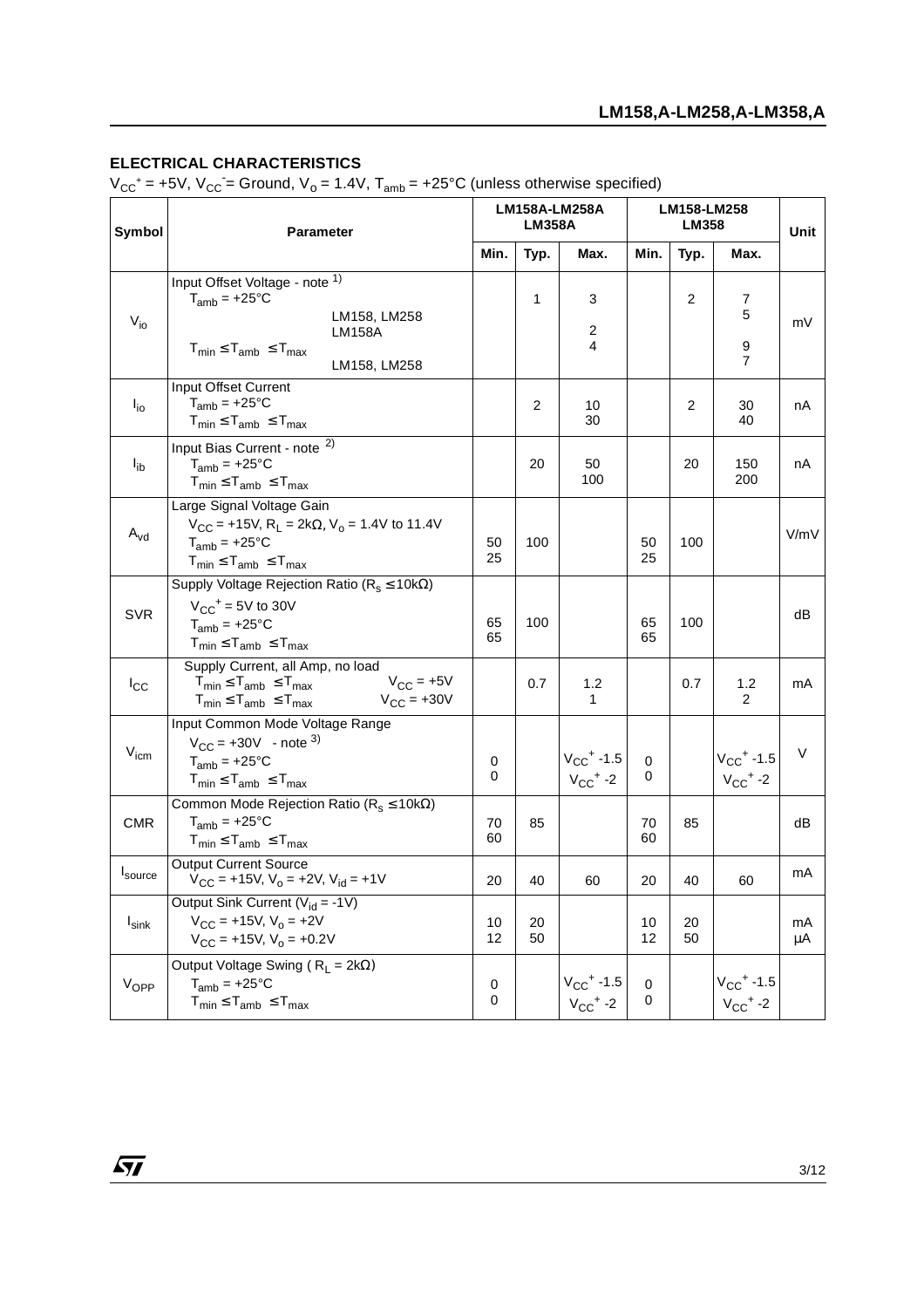#### **LM158,A-LM258,A-LM358,A**

| Symbol            | <b>Parameter</b>                                                                                                                                                                                               |                      | <b>LM158A-LM258A</b><br><b>LM358A</b> |          |                      | LM158-LM258<br><b>LM358</b> |          |                   |  |
|-------------------|----------------------------------------------------------------------------------------------------------------------------------------------------------------------------------------------------------------|----------------------|---------------------------------------|----------|----------------------|-----------------------------|----------|-------------------|--|
|                   |                                                                                                                                                                                                                | Min.                 | Typ.                                  | Max.     | Min.                 | Typ.                        | Max.     |                   |  |
| $V_{OH}$          | High Level Output Voltage ( $V_{CC}^+$ = 30V)<br>$T_{amb}$ = +25°C<br>$R_1 = 2k\Omega$<br>$T_{min} \leq T_{amb} \leq T_{max}$<br>$R_L = 10k\Omega$<br>$T_{amb}$ = +25°C<br>$T_{min} \leq T_{amb} \leq T_{max}$ | 26<br>26<br>27<br>27 | 27<br>28                              |          | 26<br>26<br>27<br>27 | 27<br>28                    |          | $\vee$            |  |
| $V_{OL}$          | Low Level Output Voltage ( $R_1 = 10k\Omega$ )<br>$T_{amb}$ = +25°C<br>$T_{min} \leq T_{amb} \leq T_{max}$                                                                                                     |                      | 5                                     | 20<br>20 |                      | 5                           | 20<br>20 | mV                |  |
| <b>SR</b>         | <b>Slew Rate</b><br>$V_{CC}$ = 15V, V <sub>i</sub> = 0.5 to 3V, R <sub>I</sub> = 2k $\Omega$ ,<br>$C_1 = 100pF$ , unity Gain                                                                                   | 0.3                  | 0.6                                   |          | 0.3                  | 0.6                         |          | $V/\mu s$         |  |
| <b>GBP</b>        | <b>Gain Bandwidth Product</b><br>$V_{CC}$ = 30V, f = 100kHz, V <sub>in</sub> = 10mV, R <sub>L</sub> = 2k $\Omega$ ,<br>$C_1 = 100pF$                                                                           | 0.7                  | 1.1                                   |          | 0.7                  | 1.1                         |          | MHz               |  |
| <b>THD</b>        | <b>Total Harmonic Distortion</b><br>f = 1kHz, A <sub>v</sub> = 20dB, R <sub>1</sub> = 2k $\Omega$ , V <sub>0</sub> = 2V <sub>pp</sub> ,<br>$C_1 = 100pF$ , $V_0 = 2Vpp$                                        |                      | 0.02                                  |          |                      | 0.02                        |          | $\%$              |  |
| $e_n$             | Equivalent Input Noise Voltage<br>f = 1kHz, R <sub>s</sub> = 100Ω, V <sub>CC</sub> = 30V                                                                                                                       |                      | 55                                    |          |                      | 55                          |          | nV<br>$\sqrt{Hz}$ |  |
| $DV_{io}$         | Input Offset Voltage Drift                                                                                                                                                                                     |                      | $\overline{7}$                        | 15       |                      | 7                           | 30       | µV/°C             |  |
| DI <sub>Iio</sub> | Input Offset Current Drift                                                                                                                                                                                     |                      | 10                                    | 200      |                      | 10                          | 300      | pA/°C             |  |
| $V_{o1}/V_{o2}$   | Channel Separation - note 4)<br>1kHz $\leq$ f $\leq$ 20kHZ                                                                                                                                                     |                      | 120                                   |          |                      | 120                         |          | dB                |  |

1.  $V_0 = 1.4V$ ,  $R_s = 0\Omega$ ,  $5V < V_{CC}^+ < 30V$ ,  $0 < V_{ic} < V_{CC}^+$  - 1.5V<br>2. The direction of the input current is out of the IC. This current

The direction of the input current is out of the IC. This current is essentially constant, independent of the state of the output so no loading change exists on the input lines.

3. The input common-mode voltage of either input signal voltage should not be allowed to go negative by more than 0.3V. The upper end of the common-mode voltage range is V<sub>CC</sub><sup>+</sup> - 1.5V, but either or both inputs can go t

24. Due to the proximity of external components insure that coupling is not originating via stray capacitance between these external parts. This typically<br>can be detected as this type of capacitance increases at higher fre





57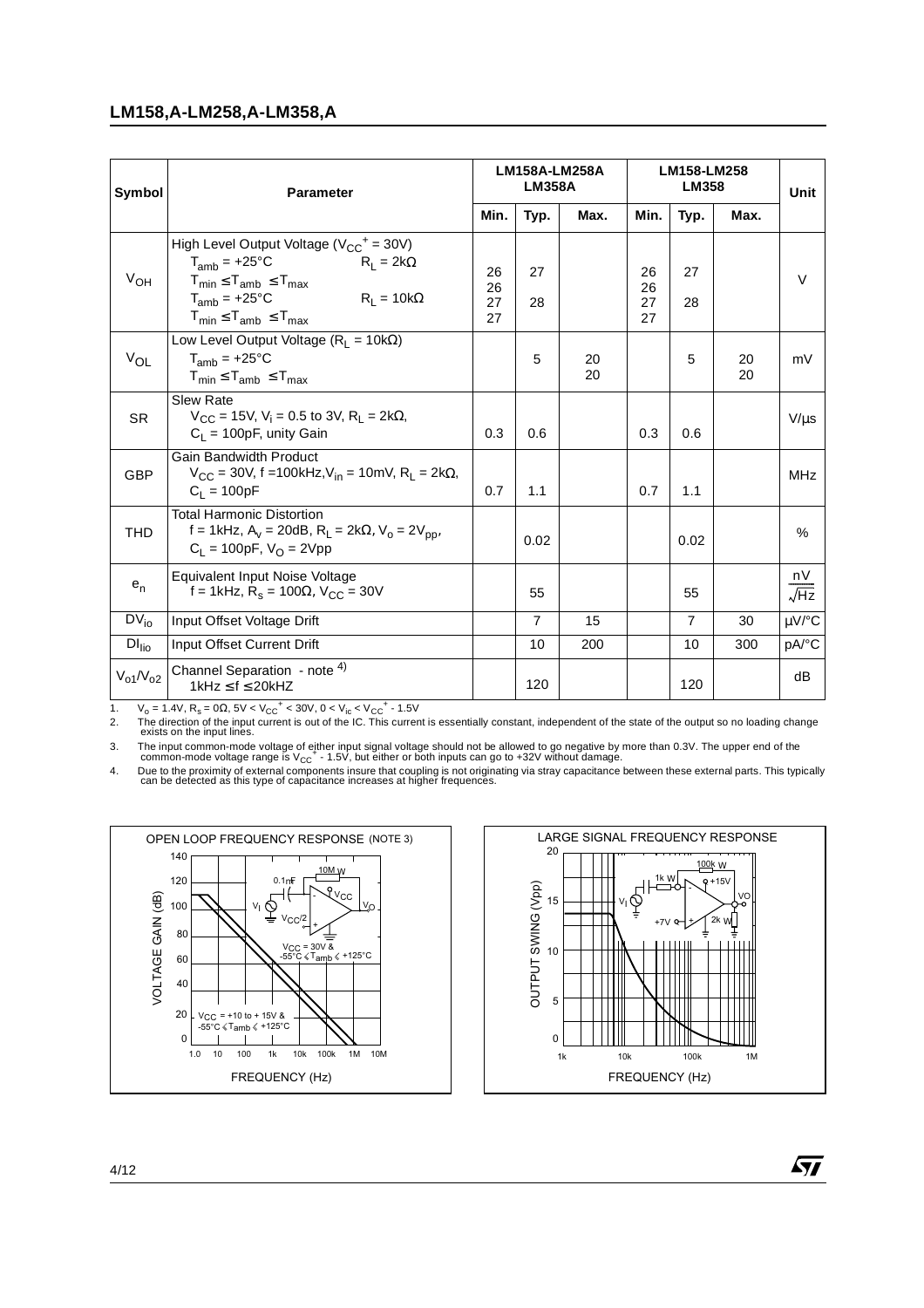

 $\sqrt{27}$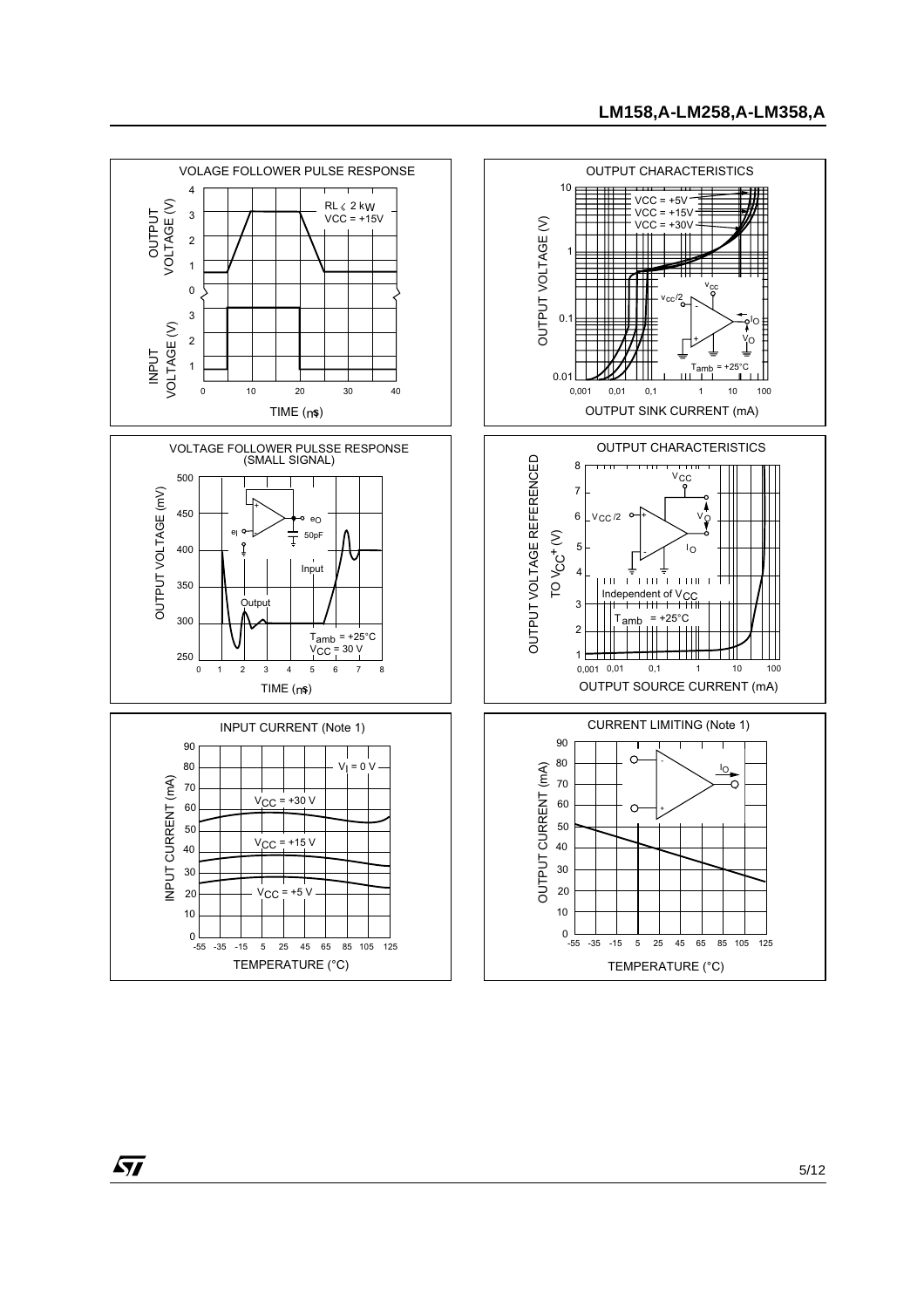

 $\sqrt{27}$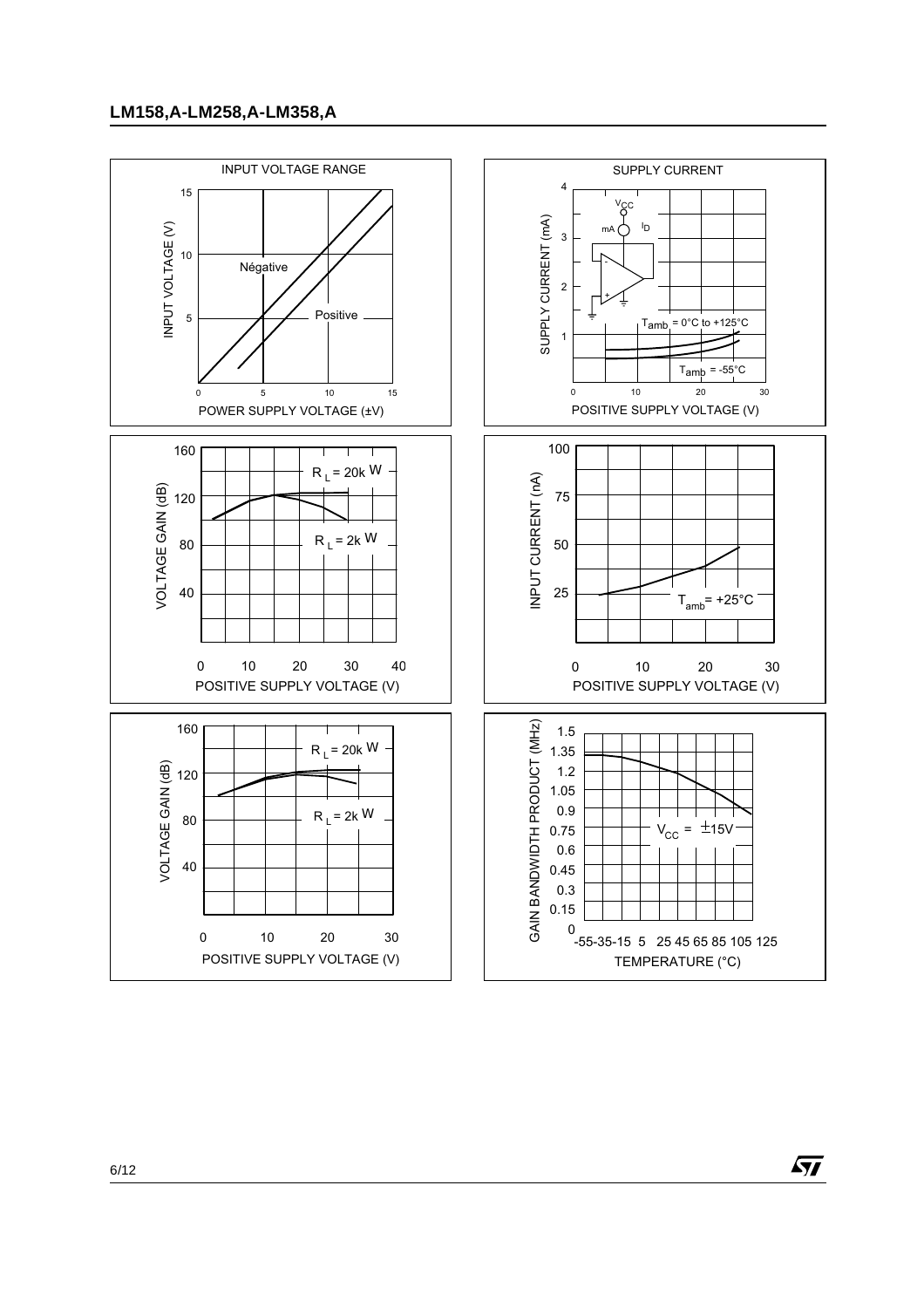

**TYPICAL APPLICATIONS** (single supply voltage)  $V_{cc} = +5V_{dc}$ 

# AC COUPLED INVERTING AMPLIFIER



# NON-INVERTING DC AMPLIFIER

 $\sqrt{27}$ 



# AC COUPLED NON-INVERTING AMPLIFIER



#### DC SUMMING AMPLIFIER

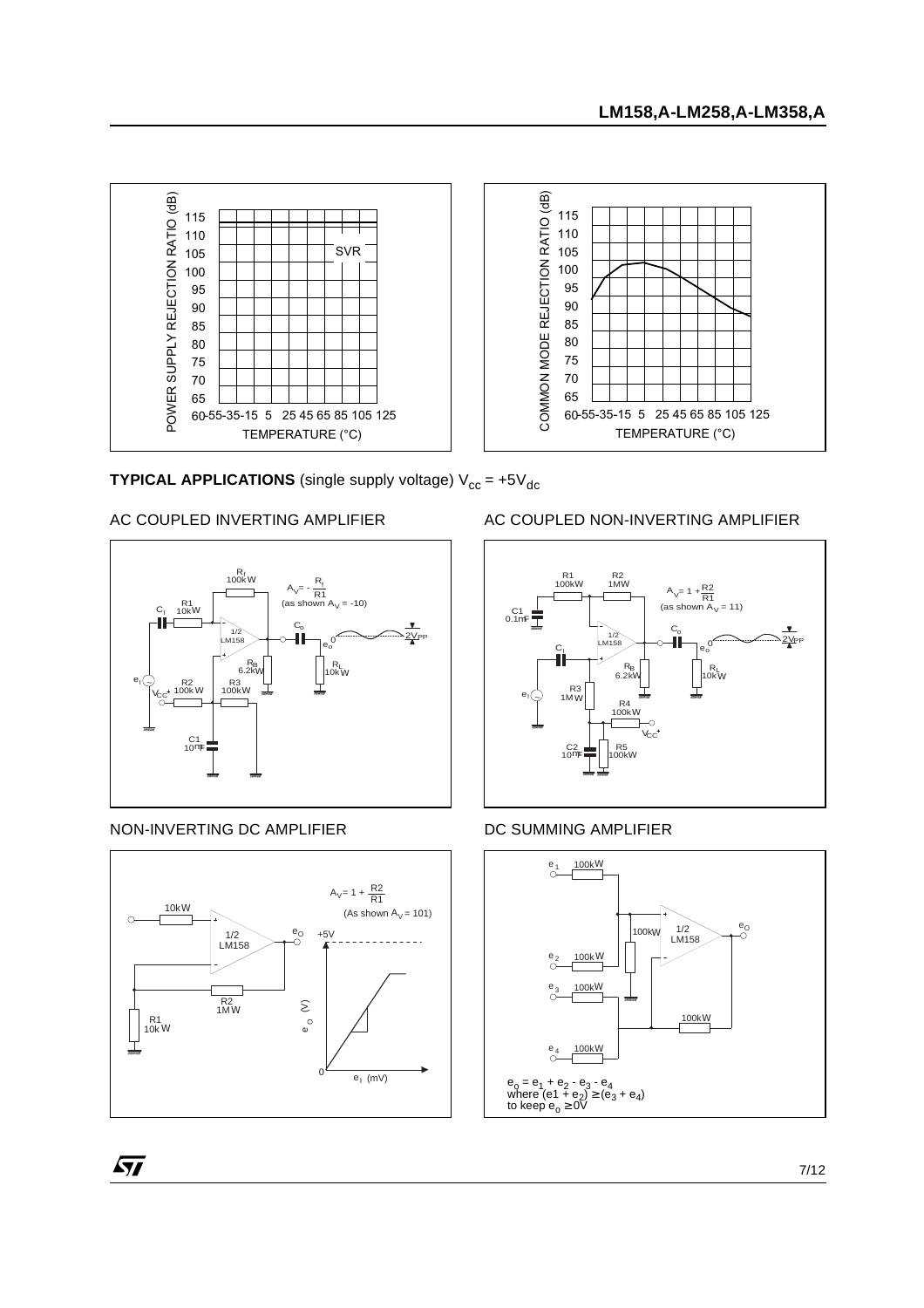# HIGH INPUT Z, DC DIFFERENTIAL AMPLIFIER



#### HIGH INPUT Z ADJUSTABLE GAIN DC INSTRUMENTATION AMPLIFIER



# ACTIVE BAND-PASS FILTER

#### USING SYMMETRICAL AMPLIFIERS TO REDUCE INPUT CURRENT



#### LOW DRIFT PEAK DETECTOR



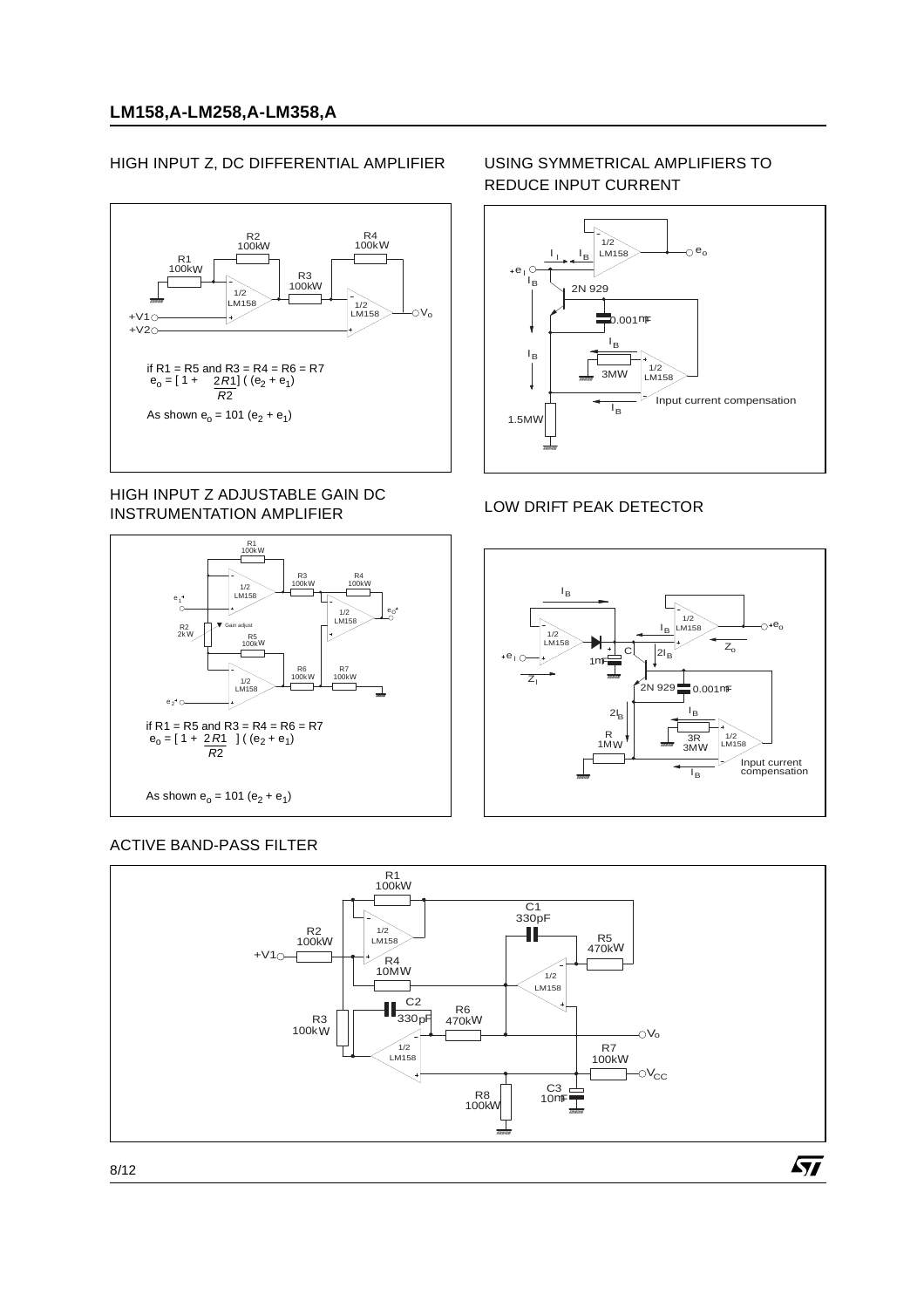# 8 PINS - PLASTIC DIP

 $\sqrt{M}$ 



| Dim.           | <b>Millimeters</b> |      |       | <b>Inches</b> |       |       |  |
|----------------|--------------------|------|-------|---------------|-------|-------|--|
|                | Min.               | Typ. | Max.  | Min.          | Typ.  | Max.  |  |
| A              |                    | 3.32 |       |               | 0.131 |       |  |
| a1             | 0.51               |      |       | 0.020         |       |       |  |
| B              | 1.15               |      | 1.65  | 0.045         |       | 0.065 |  |
| b              | 0.356              |      | 0.55  | 0.014         |       | 0.022 |  |
| b <sub>1</sub> | 0.204              |      | 0.304 | 0.008         |       | 0.012 |  |
| D              |                    |      | 10.92 |               |       | 0.430 |  |
| E              | 7.95               |      | 9.75  | 0.313         |       | 0.384 |  |
| e              |                    | 2.54 |       |               | 0.100 |       |  |
| e3             |                    | 7.62 |       |               | 0.300 |       |  |
| e4             |                    | 7.62 |       |               | 0.300 |       |  |
| F              |                    |      | 6.6   |               |       | 0260  |  |
|                |                    |      | 5.08  |               |       | 0.200 |  |
|                | 3.18               |      | 3.81  | 0.125         |       | 0.150 |  |
| Z              |                    |      | 1.52  |               |       | 0.060 |  |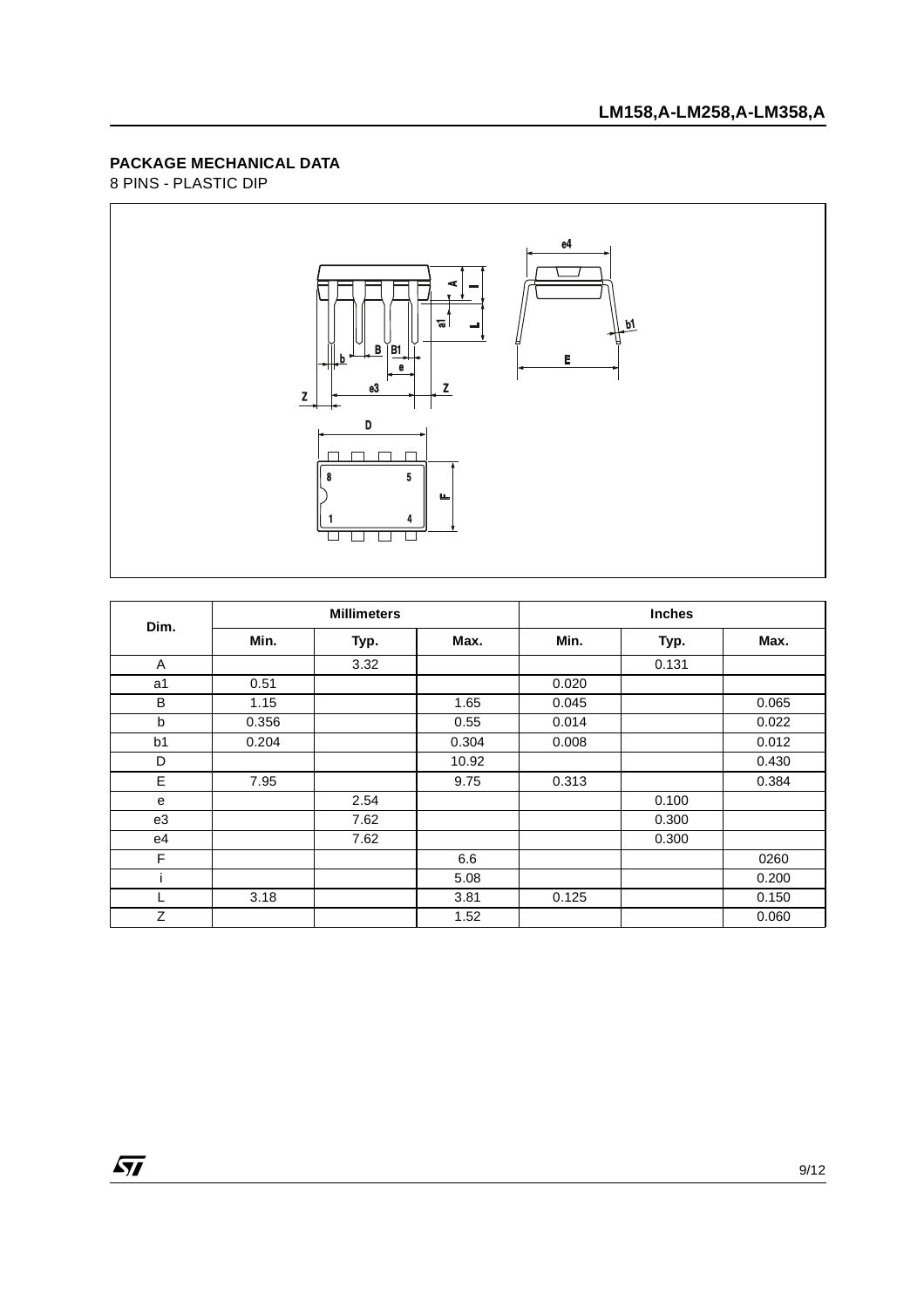8 PINS - PLASTIC MICROPACKAGE ( miniSO )



| Dim.           | <b>Millimeters</b> |       |       |       | <b>Inches</b> |       |  |
|----------------|--------------------|-------|-------|-------|---------------|-------|--|
|                | Min.               | Typ.  | Max.  | Min.  | Typ.          | Max.  |  |
| A              |                    |       | 1.100 |       |               | 0.043 |  |
| A1             | 0.050              | 0.100 | 0.150 | 0.002 | 0.004         | 0.006 |  |
| A <sub>2</sub> | 0.780              | 0.860 | 0.940 | 0.031 | 0.034         | 0.037 |  |
| b              | 0.250              | 0.330 | 0.400 | 0.010 | 0.013         | 0.016 |  |
| с              | 0.130              | 0.180 | 0.230 | 0.005 | 0.007         | 0.009 |  |
| D              | 2.900              | 3.000 | 3.100 | 0.114 | 0.118         | 0.122 |  |
| Ē              | 4.750              | 4.900 | 5.050 | 0.187 | 0.193         | 0.199 |  |
| E <sub>1</sub> | 2.900              | 3.000 | 3.100 | 0.114 | 0.118         | 0.122 |  |
| e              |                    | 0.650 |       |       | 0.026         |       |  |
|                | 0.400              | 0.550 | 0.700 | 0.016 | 0.022         | 0.028 |  |
| L1             |                    | 0.950 |       |       | 0.037         |       |  |
| k              | 0d                 | 3d    | 6d    | 0d    | 3d            | 6d    |  |
| ccc            |                    |       | 0.100 |       |               | 0.004 |  |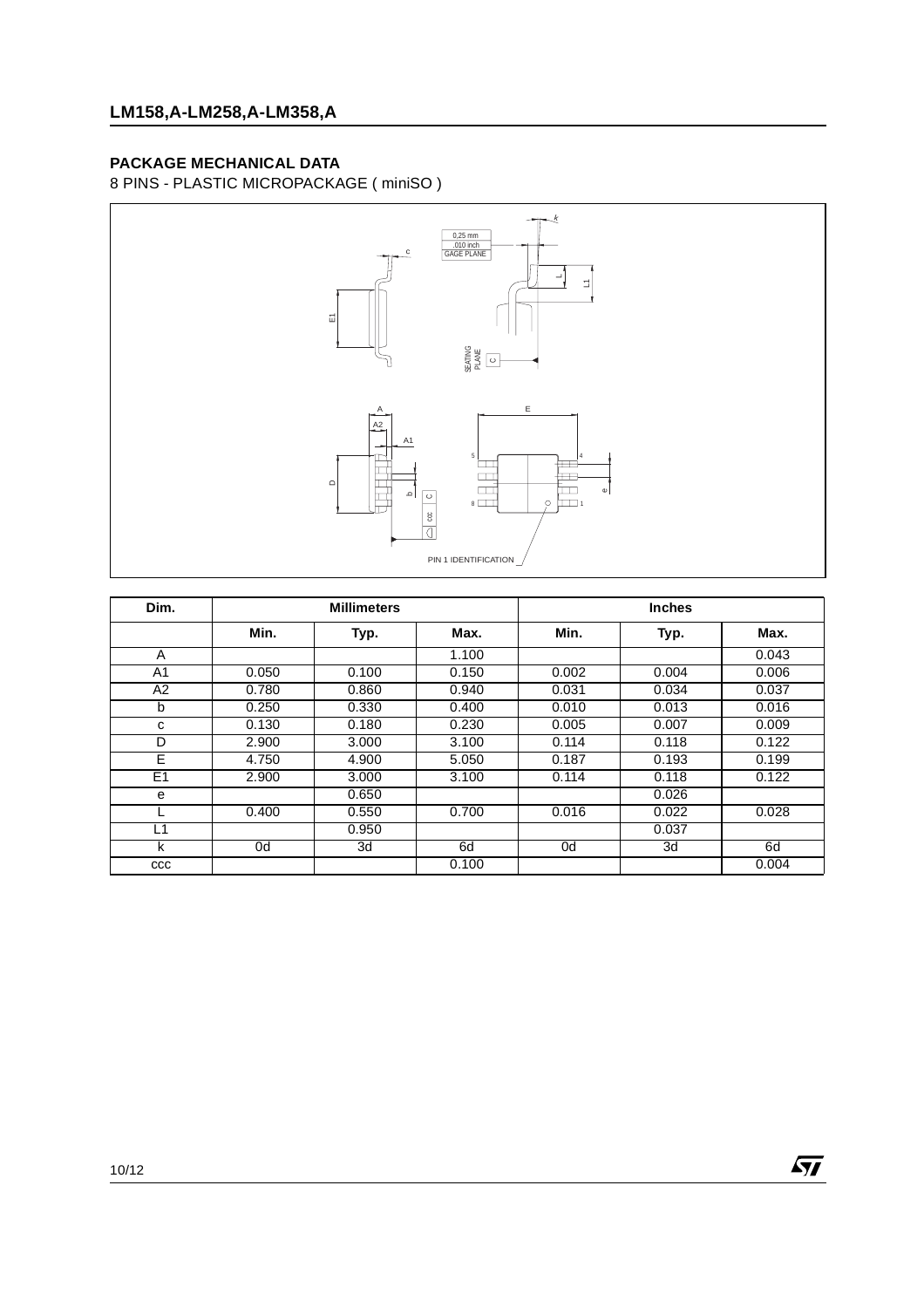8 PINS - PLASTIC MICROPACKAGE (SO)



| Dim.           | <b>Millimeters</b> |      |                  | <b>Inches</b> |       |       |  |
|----------------|--------------------|------|------------------|---------------|-------|-------|--|
|                | Min.               | Typ. | Max.             | Min.          | Typ.  | Max.  |  |
| Α              |                    |      | 1.75             |               |       | 0.069 |  |
| a1             | 0.1                |      | 0.25             | 0.004         |       | 0.010 |  |
| a2             |                    |      | 1.65             |               |       | 0.065 |  |
| a3             | 0.65               |      | 0.85             | 0.026         |       | 0.033 |  |
| b              | 0.35               |      | 0.48             | 0.014         |       | 0.019 |  |
| b1             | 0.19               |      | 0.25             | 0.007         |       | 0.010 |  |
| C              | 0.25               |      | 0.5              | 0.010         |       | 0.020 |  |
| c <sub>1</sub> |                    |      |                  | 45° (typ.)    |       |       |  |
| D              | 4.8                |      | 5.0              | 0.189         |       | 0.197 |  |
| E              | 5.8                |      | 6.2              | 0.228         |       | 0.244 |  |
| e              |                    | 1.27 |                  |               | 0.050 |       |  |
| e3             |                    | 3.81 |                  |               | 0.150 |       |  |
| F              | 3.8                |      | 4.0              | 0.150         |       | 0.157 |  |
| L              | 0.4                |      | 1.27             | 0.016         |       | 0.050 |  |
| M              |                    |      | 0.6              |               |       | 0.024 |  |
| S              |                    |      | $8^\circ$ (max.) |               |       |       |  |